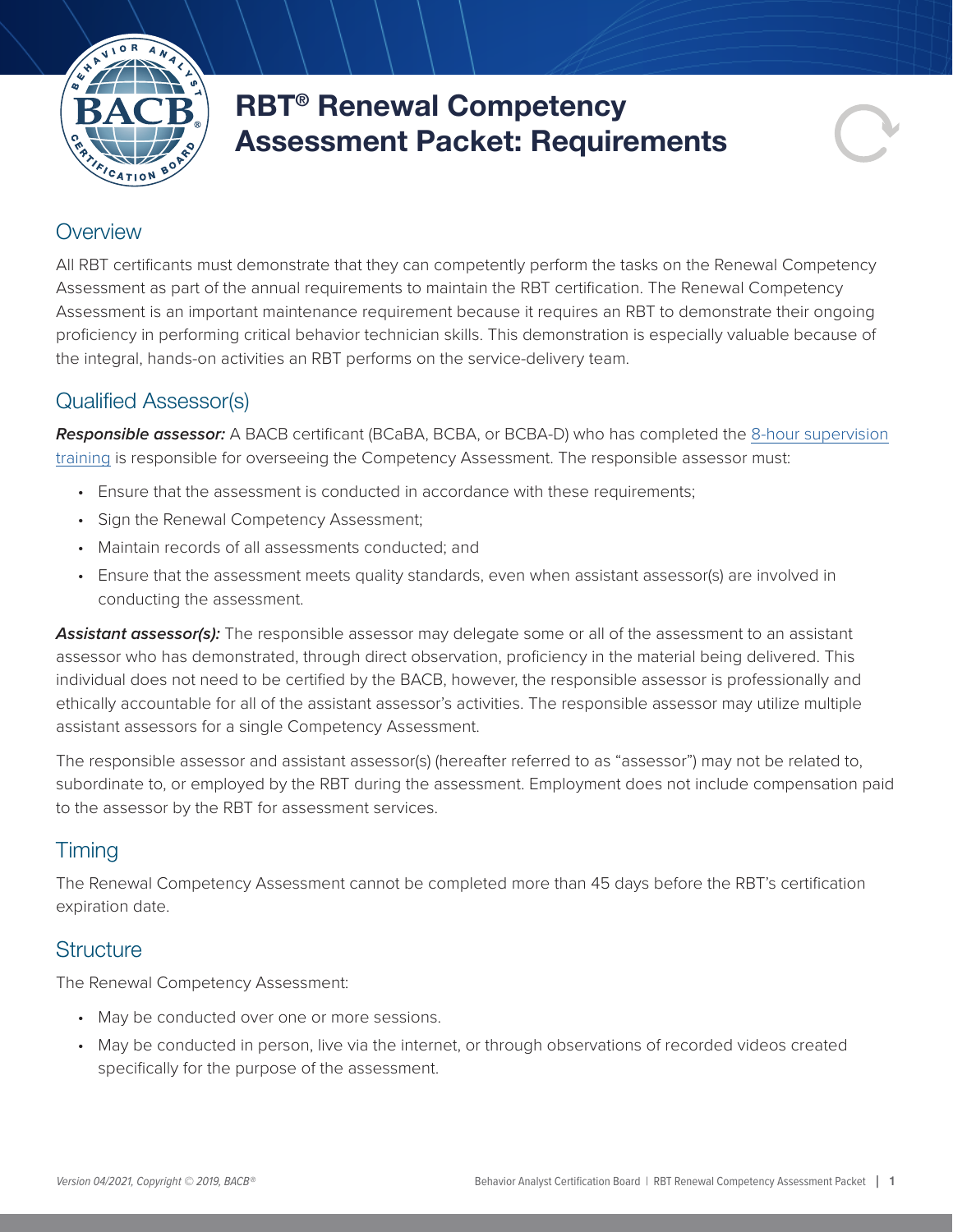## Administration

The assessor will provide an opportunity for the RBT to perform each task and evaluate whether the task was performed in a competent manner. Based on the instructions in each section of the assessment, one of three assessment types might be used to evaluate each task:

- **• With a client:** the assessor observes the RBT performing the task with a client.
- **• Role-play:** the assessor observes the RBT performing the task in a situation similar to what might occur with a client (i.e., with another person acting in the role of the client). This method may be used when circumstances do not permit conducting the evaluation with a client.
- **• Interview:** the assessor must conduct a live interview (in person or via the Internet) during which the applicant must accurately describe or discuss the relevant concept and provide examples and nonexamples where applicable. Initial and follow-up interview questions may be tailored to the applicant's current clients and/or workplace parameters.

If the RBT does not demonstrate competence in a task, the assessor may provide corrective feedback and assess the task with the RBT on another day. This process must be repeated until competence is demonstrated. Corrective feedback may not be delivered on the final assessment of a task.

### **Documentation**

After the assessor has observed a task being performed competently, the assessor will (a) initial the box next to the task and (b) if applicable, mark the assessment type used. After all of the tasks have been competently performed, the responsible assessor will sign and date the final attestation.

RBTs will be required to submit a completed Renewal Competency Assessment with their annual certification renewal applications. Non-BACB forms will not be accepted.

*Document Retention:* The responsible assessor must maintain documentation of each assessment (e.g., completed Competency Assessments, assessors who conducted portions of the assessment) for a minimum of 7 years.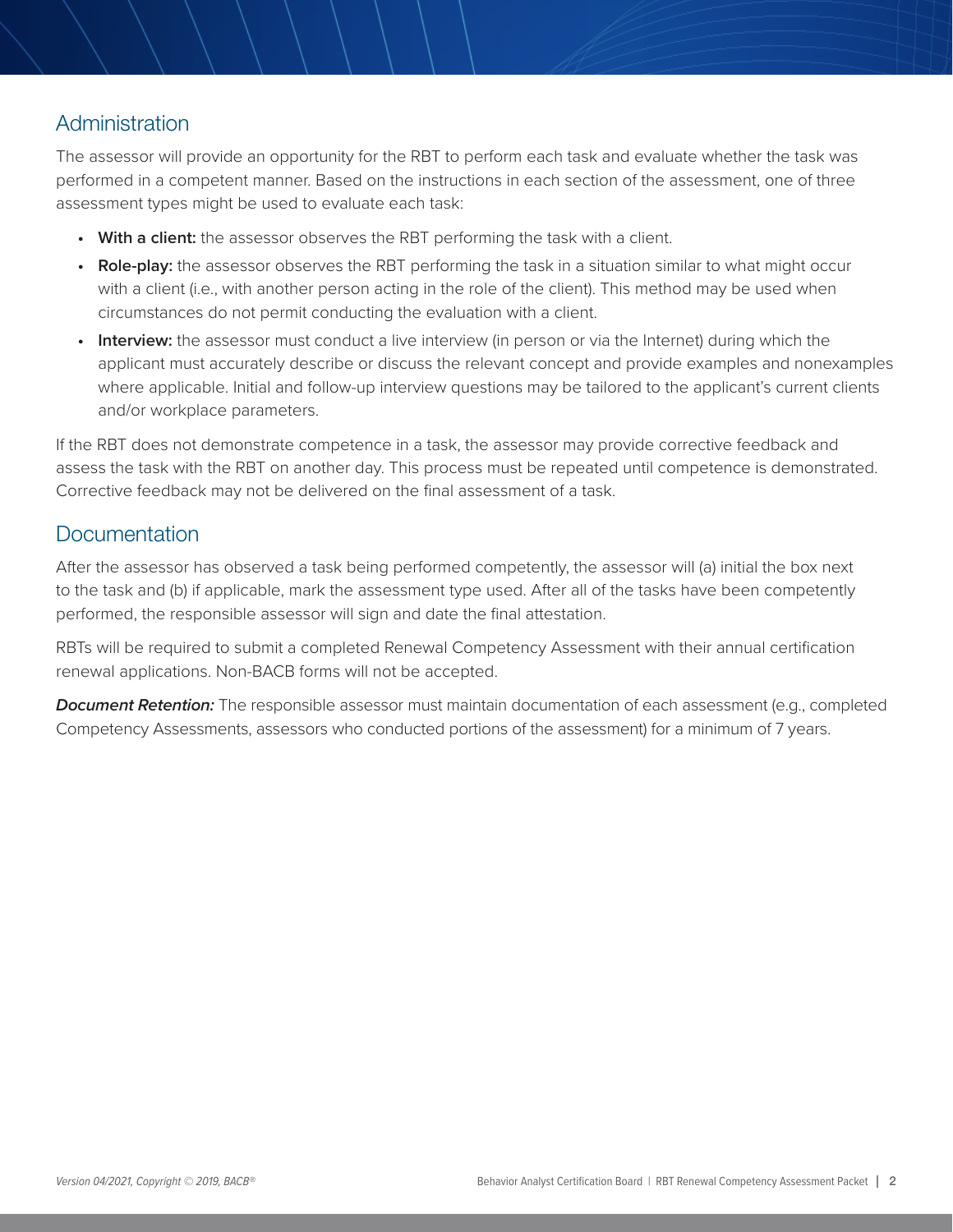

## RBT® Renewal Competency Assessment: Responsible Assessor Checklist

Instructions: The responsible assessor should complete this self-review checklist prior to overseeing a Competency Assessment.

- ☐ I am actively certified as a BCBA, BCBA-D, BCaBA.
- ☐ I am not related to, subordinate to, or employed by the RBT being assessed.
- ☐ I have completed the 8-hour supervision training.
- ☐ I have read and understand the Competency Assessment requirements (see pages 1-2).
- ☐ I have identified suitable clients for the tasks identified in the Competency Assessment (e.g., client tolerates new therapists and new tasks, client has scheduling availability).
- ☐ I have a system to track and maintain records of completed Competency Assessments (e.g. dates delivered, names of assistant assessors, dates completed; see the Sample RBT Assessor Log for an example of how to track assessment information).

#### Oversight and Evaluation of Assistant Assessors

- ☐ I have criteria to evaluate the readiness of the assistant assessors and a process to assess their skills before they complete portions of a Competency Assessment.
- ☐ I have materials for the assistant assessors who are conducting portions of the assessment (e.g. guided instructions, evaluation criteria, role-play scenarios, videos) to ensure every assessment is conducted in a high-quality manner.
- ☐ I have identified procedural integrity and interobserver agreement metrics and implemented systems to ensure there is consistency within and across assessments (see the RBT Assessor Performance Evaluation tracker for an example of tracking assistant assessor performance)
- ☐ I have a process to ensure that the assistant assessors are not related to, subordinate to, or employed by the RBTs being assessed.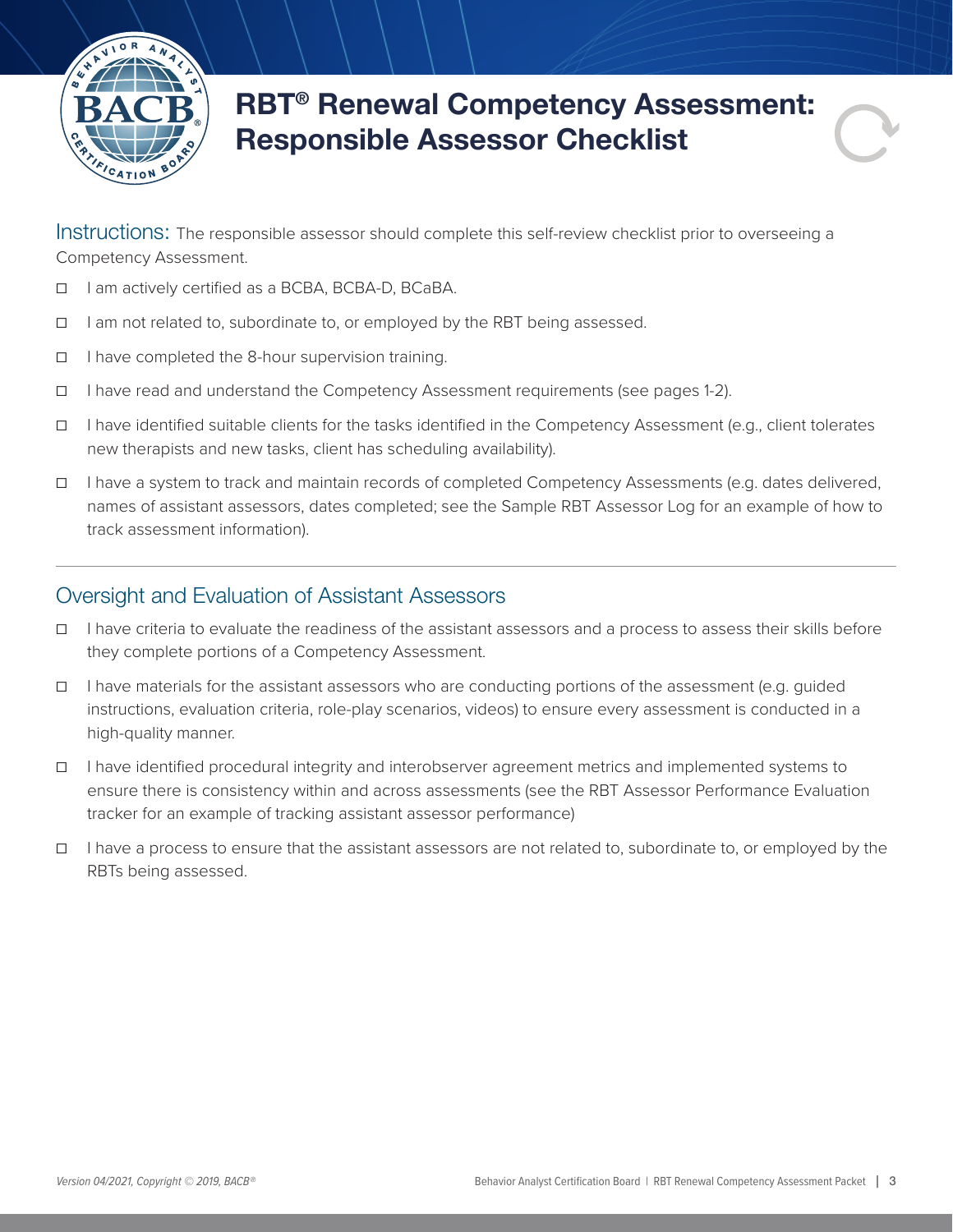

## RBT® Renewal Competency Assessment: Form

RBT Name:  $\Box$  RBT Certification #:

**Instructions:** All task items (1-20) must be completed. For tasks where there are multiple assessment type options, one of the assessment types listed must be completed. Three of the tasks in the "Skill Acquisition and Behavior Reduction" section must be demonstrated with a client.

#### **Measurement**

|   | Tasks 1-3                                                                                                                                    | <b>Initials</b> | <b>Assessment type</b>                                       |
|---|----------------------------------------------------------------------------------------------------------------------------------------------|-----------------|--------------------------------------------------------------|
|   | <b>Continuous Measurement: Implement continuous measurement</b><br>(e.g., frequency, duration, latency, IRT).                                |                 | $\Box$ With a Client<br>$\Box$ Role-Play<br>$\Box$ Interview |
|   | Discontinuous Measurement: Implement discontinuous<br>measurement procedures (e.g., partial and whole interval,<br>momentary time sampling). |                 | $\Box$ With a Client<br>$\Box$ Role-Play<br>$\Box$ Interview |
| 3 | Data and Graphs: Enter data and update graphs.                                                                                               |                 | $\Box$ With a Client                                         |

## Assessment

|   | Tasks 4-5                                               | <b>Initials</b> | <b>Assessment type</b> |
|---|---------------------------------------------------------|-----------------|------------------------|
| 4 | Preference Assessments: Conduct preference assessments. |                 | $\Box$ With a Client   |
|   |                                                         |                 | $\Box$ Role-Play       |
| 5 | <b>ABC Data: Collect ABC data.</b>                      |                 | $\Box$ With a Client   |
|   |                                                         |                 | $\Box$ Role-Play       |

## Skill Acquisition and Behavior Reduction

#### *Three* of tasks 6-15 must be demonstrated *with a client*.

|    | <b>Tasks 6-15</b>                                                  | <b>Initials</b> | <b>Assessment type</b> |
|----|--------------------------------------------------------------------|-----------------|------------------------|
| 6  | Discrete-Trial Teaching: Implement discrete-trial                  |                 | $\Box$ With a Client   |
|    | teaching procedures.                                               |                 | $\Box$ Role-Play       |
| 7  | Naturalistic Teaching: Implement naturalistic teaching procedures  |                 | $\Box$ With a Client   |
|    | (e.g., incidental teaching).                                       |                 | $\Box$ Role-Play       |
| 8  | <b>Chaining:</b> Implement task analyzed chaining procedures.      |                 | $\Box$ With a Client   |
|    |                                                                    |                 | $\Box$ Role-Play       |
| 9  | <b>Shaping:</b> Implement shaping procedures.                      |                 | $\Box$ With a Client   |
|    |                                                                    |                 | $\Box$ Role-Play       |
| 10 | <b>Discrimination Training: Implement discrimination training.</b> |                 | $\Box$ With a Client   |
|    |                                                                    |                 | $\Box$ Role-Play       |